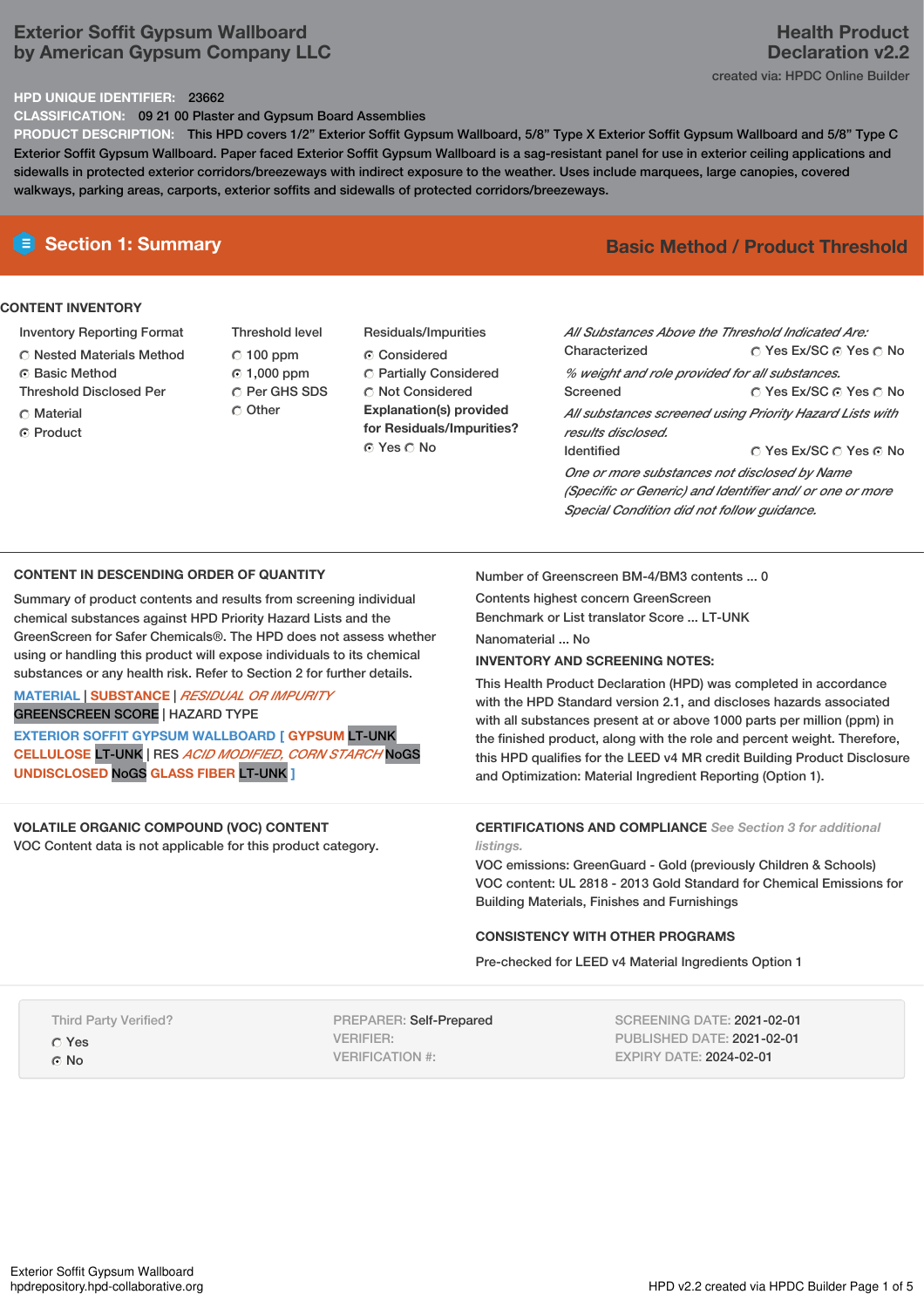This section lists contents in a product based on specific threshold(s) and reports detailed health information including hazards. This HPD uses the *inventory method indicated above, which is one of three possible methods:*

- *Basic Inventory method with Product-level threshold.*
- *Nested Material Inventory method with Product-level threshold*
- *Nested Material Inventory method with individual Material-level thresholds*

Definitions and requirements for the three inventory methods and requirements for each data field can be found in the HPD Open Standard version *2.2, available on the HPDC website at: [www.hpd-collaborative.org/hpd-2-2-standard](https://www.hpd-collaborative.org/hpd-2-2-standard)*

| <b>EXTERIOR SOFFIT GYPSUM WALLBOARD</b>                                                                                                            |                                                                                                  |                                     |  |  |                                                       |  |  |
|----------------------------------------------------------------------------------------------------------------------------------------------------|--------------------------------------------------------------------------------------------------|-------------------------------------|--|--|-------------------------------------------------------|--|--|
| PRODUCT THRESHOLD: 1000 ppm                                                                                                                        | <b>RESIDUALS AND IMPURITIES CONSIDERED: Yes</b>                                                  |                                     |  |  |                                                       |  |  |
| RESIDUALS AND IMPURITIES NOTES: All items with values exceeding thresholds were evaluated for content                                              |                                                                                                  |                                     |  |  |                                                       |  |  |
| OTHER PRODUCT NOTES: American Gypsum Exterior Soffit Panels are for use as an external substrate and are intended to receive a final<br>decoration |                                                                                                  |                                     |  |  |                                                       |  |  |
| <b>GYPSUM</b>                                                                                                                                      |                                                                                                  |                                     |  |  | ID: 13397-24-5                                        |  |  |
|                                                                                                                                                    | HAZARD SCREENING METHOD: Pharos Chemical and Materials Library HAZARD SCREENING DATE: 2021-02-01 |                                     |  |  |                                                       |  |  |
| $\%$ : 90.0000 - 96.0000                                                                                                                           | <b>GS: LT-UNK</b>                                                                                |                                     |  |  | RC: None NANO: No SUBSTANCE ROLE: Structure component |  |  |
| <b>HAZARD TYPE</b>                                                                                                                                 | <b>AGENCY AND LIST TITLES</b>                                                                    | <b>WARNINGS</b>                     |  |  |                                                       |  |  |
| None found                                                                                                                                         |                                                                                                  |                                     |  |  | No warnings found on HPD Priority Hazard Lists        |  |  |
| SUBSTANCE NOTES: Gypsum is a naturally occurring ore or a specially manufactured product of coal combustion                                        |                                                                                                  |                                     |  |  |                                                       |  |  |
|                                                                                                                                                    |                                                                                                  |                                     |  |  |                                                       |  |  |
| <b>CELLULOSE</b>                                                                                                                                   |                                                                                                  |                                     |  |  | ID: 9004-34-6                                         |  |  |
|                                                                                                                                                    | HAZARD SCREENING METHOD: Pharos Chemical and Materials Library HAZARD SCREENING DATE: 2021-02-01 |                                     |  |  |                                                       |  |  |
| %: $3,9000 - 4,2000$                                                                                                                               | <b>GS: LT-UNK</b>                                                                                |                                     |  |  | RC: Both NANO: No SUBSTANCE ROLE: Structure component |  |  |
| <b>HAZARD TYPE</b>                                                                                                                                 | <b>AGENCY AND LIST TITLES</b>                                                                    | <b>WARNINGS</b>                     |  |  |                                                       |  |  |
| <b>RES</b>                                                                                                                                         | <b>AOEC - Asthmagens</b>                                                                         | Asthmagen (Rs) - sensitizer-induced |  |  |                                                       |  |  |
| SUBSTANCE NOTES: All residuals and impurities evaluated to product threshold levels                                                                |                                                                                                  |                                     |  |  |                                                       |  |  |
|                                                                                                                                                    |                                                                                                  |                                     |  |  |                                                       |  |  |
| <b>ACID MODIFIED, CORN STARCH</b>                                                                                                                  |                                                                                                  |                                     |  |  | ID: 65996-63-6                                        |  |  |
|                                                                                                                                                    | HAZARD SCREENING METHOD: Pharos Chemical and Materials Library                                   | HAZARD SCREENING DATE: 2021-02-01   |  |  |                                                       |  |  |
| %: Impurity/Residual                                                                                                                               | <b>GS: NoGS</b>                                                                                  | RC: None<br>NANO: No                |  |  | <b>SUBSTANCE ROLE: Impurity/Residual</b>              |  |  |
| <b>HAZARD TYPE</b>                                                                                                                                 | <b>AGENCY AND LIST TITLES</b>                                                                    | <b>WARNINGS</b>                     |  |  |                                                       |  |  |
| None found                                                                                                                                         |                                                                                                  |                                     |  |  | No warnings found on HPD Priority Hazard Lists        |  |  |
| SUBSTANCE NOTES: Starch is produced from corn, milo, wheat or other natural grains                                                                 |                                                                                                  |                                     |  |  |                                                       |  |  |
|                                                                                                                                                    |                                                                                                  |                                     |  |  |                                                       |  |  |
| <b>UNDISCLOSED</b>                                                                                                                                 |                                                                                                  |                                     |  |  | ID: Undisclosed                                       |  |  |
|                                                                                                                                                    | HAZARD SCREENING METHOD: Pharos Chemical and Materials Library HAZARD SCREENING DATE: 2021-02-01 |                                     |  |  |                                                       |  |  |
|                                                                                                                                                    |                                                                                                  |                                     |  |  |                                                       |  |  |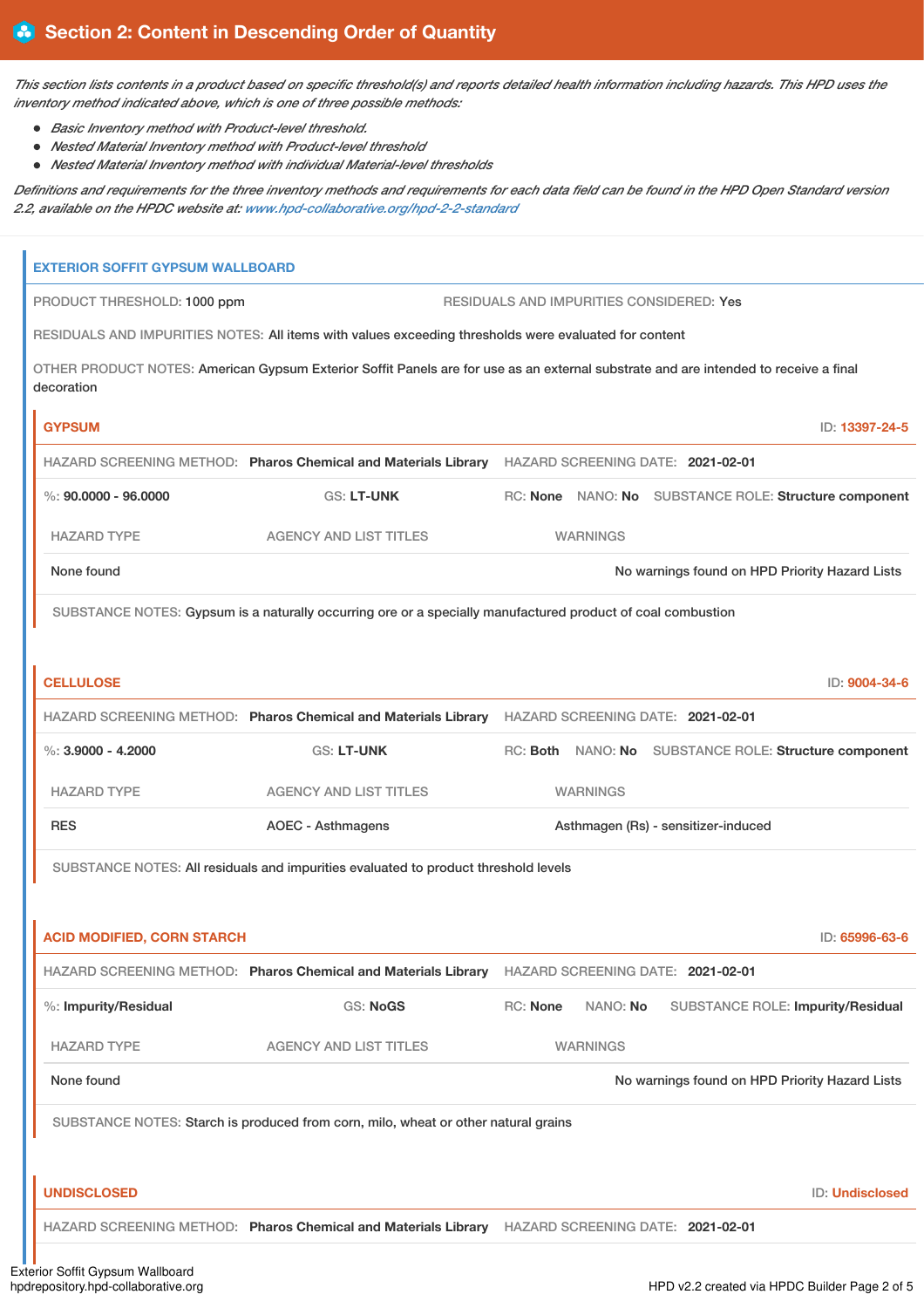| %: $0.2200 - 3.9000$                                                  | GS: NoGS                                                       | RC: None        | NANO: No        | <b>SUBSTANCE ROLE: Flame retardant</b>         |  |  |
|-----------------------------------------------------------------------|----------------------------------------------------------------|-----------------|-----------------|------------------------------------------------|--|--|
| <b>HAZARD TYPE</b>                                                    | <b>AGENCY AND LIST TITLES</b>                                  |                 | <b>WARNINGS</b> |                                                |  |  |
| None found                                                            |                                                                |                 |                 | No warnings found on HPD Priority Hazard Lists |  |  |
| SUBSTANCE NOTES: Naturally occurring material used as a core additive |                                                                |                 |                 |                                                |  |  |
|                                                                       |                                                                |                 |                 |                                                |  |  |
| <b>GLASS FIBER</b>                                                    |                                                                |                 |                 | ID: 65997-17-3                                 |  |  |
|                                                                       | HAZARD SCREENING METHOD: Pharos Chemical and Materials Library |                 |                 | HAZARD SCREENING DATE: 2021-02-01              |  |  |
| $\%: 0.1970 - 0.6500$                                                 | <b>GS: LT-UNK</b>                                              | <b>RC: None</b> | NANO: No        | <b>SUBSTANCE ROLE: Flame retardant</b>         |  |  |
| <b>HAZARD TYPE</b>                                                    | <b>AGENCY AND LIST TITLES</b>                                  |                 | <b>WARNINGS</b> |                                                |  |  |
| None found                                                            |                                                                |                 |                 | No warnings found on HPD Priority Hazard Lists |  |  |

SUBSTANCE NOTES: All residuals and impurities evaluated to product threshold levels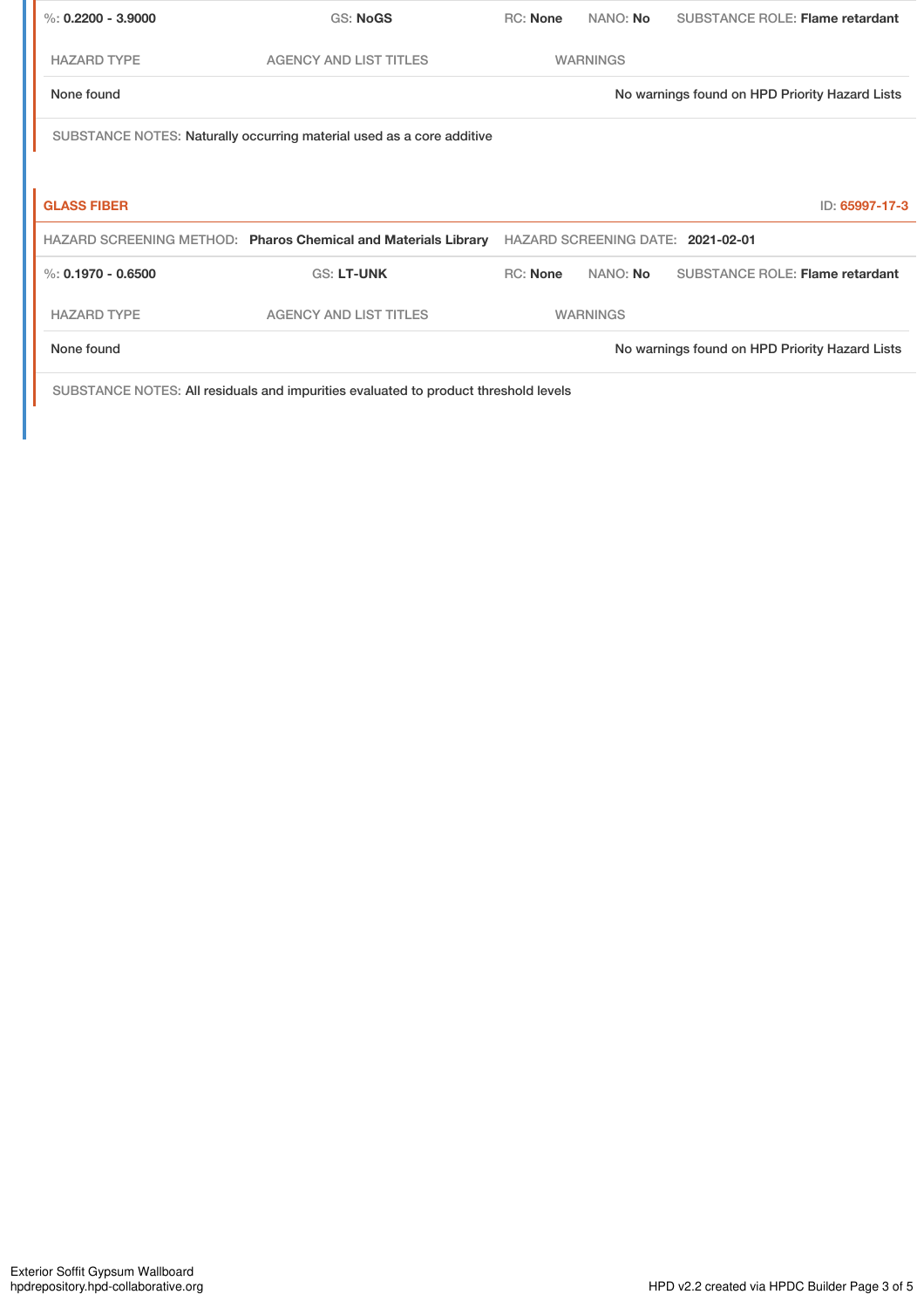This section lists applicable certification and standards compliance information for VOC emissions and VOC content. Other types of health or *environmental performance testing or certifications completed for the product may be provided.*

| <b>VOC EMISSIONS</b>                                                                                                                                                                                                                                                 | GreenGuard - Gold (previously Children & Schools)                                                              |                                        |                                                                  |  |  |
|----------------------------------------------------------------------------------------------------------------------------------------------------------------------------------------------------------------------------------------------------------------------|----------------------------------------------------------------------------------------------------------------|----------------------------------------|------------------------------------------------------------------|--|--|
| <b>CERTIFYING PARTY: Third Party</b><br><b>APPLICABLE FACILITIES: All manufacturing facilities</b><br>CERTIFICATE URL: http://greenguard.org/en/index.aspx                                                                                                           | <b>ISSUE DATE: 2009-04-</b><br>25                                                                              | <b>EXPIRY DATE: 2019-</b><br>$04 - 24$ | <b>CERTIFIER OR LAB: UL</b><br>Environment                       |  |  |
| CERTIFICATION AND COMPLIANCE NOTES:                                                                                                                                                                                                                                  |                                                                                                                |                                        |                                                                  |  |  |
| <b>VOC CONTENT</b>                                                                                                                                                                                                                                                   | UL 2818 - 2013 Gold Standard for Chemical Emissions for Building Materials,<br><b>Finishes and Furnishings</b> |                                        |                                                                  |  |  |
| <b>CERTIFYING PARTY: Third Party</b><br>APPLICABLE FACILITIES: All manufacturing facilities are<br>certified for this product<br><b>CERTIFICATE URL:</b><br>https://industries.ul.com/environment/certificationvalidation-<br>marks/greenguard-certification-program | <b>ISSUE DATE: 2009-</b><br>$04 - 25$                                                                          | <b>EXPIRY DATE: 2018-</b><br>$04 - 25$ | <b>CERTIFIER OR LAB: Underwriters</b><br>Laboratories Greenguard |  |  |
| CERTIFICATION AND COMPLIANCE NOTES: UL 2818 - 2013 Gold Standard for Chemical Emissions for Building Materials, Finishes and Furnishings                                                                                                                             |                                                                                                                |                                        |                                                                  |  |  |

# **Section 4: Accessories**

This section lists related products or materials that the manufacturer requires or recommends for installation (such as adhesives or fasteners), maintenance, cleaning, or operations. For information relating to the contents of these related products, refer to their applicable Health Product *Declarations, if available.*

CERTIFICATE NUMBER 6562-420 for 5/8 Inch Exterior Soffit Gypsum Board Type X CERTIFICATE NUMBER 6560-420

No accessories are required for this product.

# **Section 5: General Notes**

Residuals and impurities are considered in any ingredients exceeding product threshold values as stated in material notes. The residuals or impurities occurring within materials exceeding the product threshold value did not meet the threshold level for reporting.